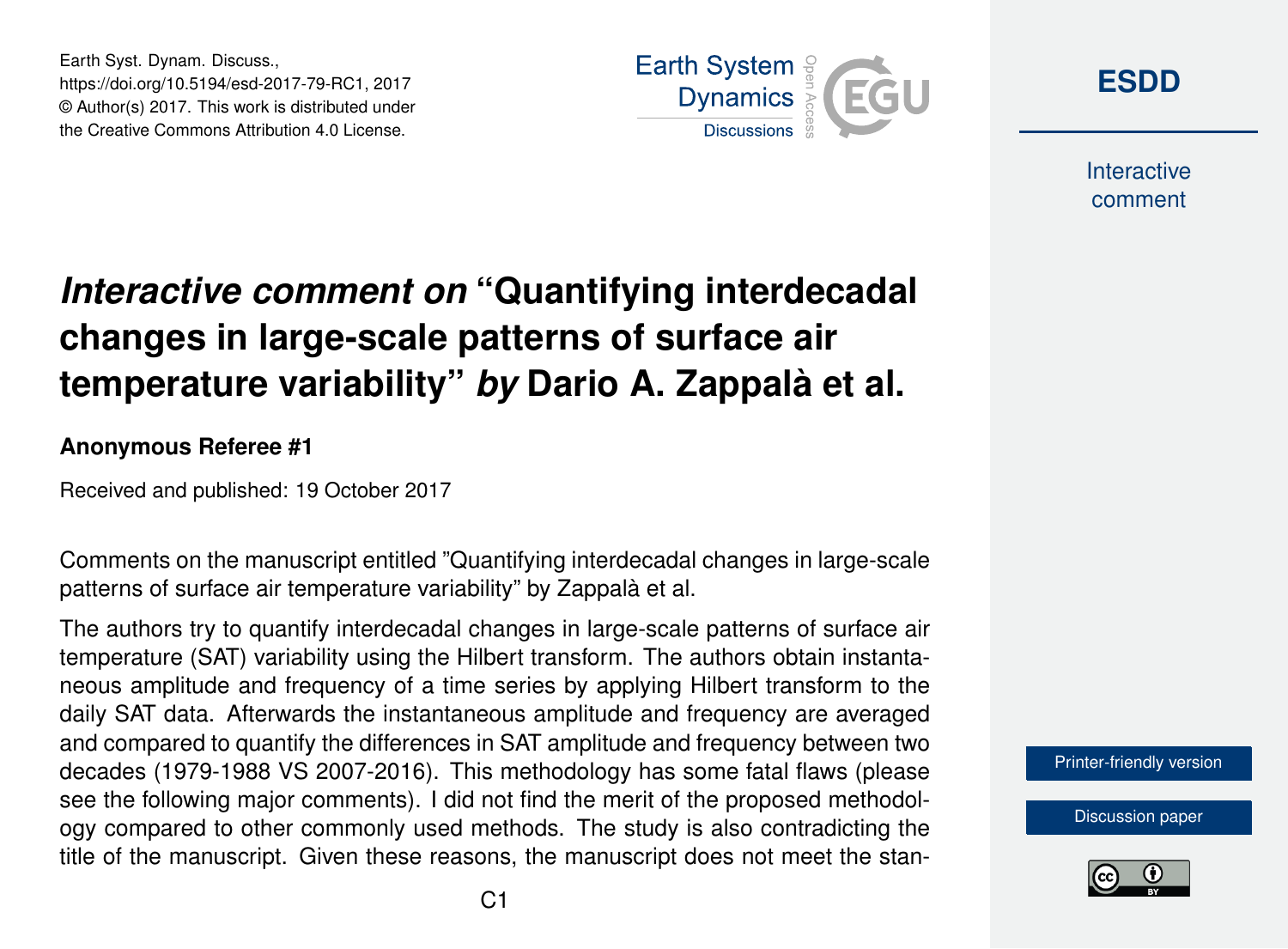dard of an international journal in its current form. I have to vote for rejection of the manuscript at this time.

Major comments: The methodology proposed in the manuscript has some fatal flaws: (1) The period of decadal- or interdecadal-scale climate variability is not necessarily equal to ten years in nature. It may vary in a very large range. The phase may be different at different geographic locations. For example, Pacific Decadal Oscillation (PDO) and Atlantic Multidecadal Oscillation (AMO) are very significant decadal and multidecadal variabilities in climate system. They have very different periods and geographic locations. Therefore, it is inappropriate that the authors compare the data between two fixed time periods, i.e. 1979-1988 and 2007-2016, when quantifying the interdecadal changes of SAT. In terms of the extraction of climate variability, a successful signal processing method, e.g. FFT, wavelet transform, should be able to automatically detect the amplitude, period, and phase of a time series at various time scales. The author proposed method includes signals at all time scales and does not filter out the interdecadal variability. In this respect, I do not see the merit of the method proposed in the manuscript. I noticed that the authors cited some literatures with regard to Hilbert-Huang transform (HHT). HHT, consisting of empirical mode decomposition (EMD) and Hilbert spectral analysis, can provide a time-frequency-energy description of a time series, which has been used extensively in geophysical research. Why the authors only use Hilbert transform here? In terms of the detection of interdecadal climate variability, are there any merits of the proposed methodology compared to the HHT? I personally do not think the authors present an effective method in identifying interdecadal climate variabilities. If the authors think they did, they have to clearly elucidate the merits of their approach beyond other data analysis methods.

The introduction was not well written. There are many general sentences followed by a number of literature citations without going into details. For example, in P1 L16-19, "Data analysis tools commonly used for the study of complex system are successfully being used for climate data analysis (Huang and Wu, 2008; Ghil etal., 2011; Palus,

# **[ESDD](https://www.earth-syst-dynam-discuss.net/)**

**Interactive** comment

[Printer-friendly version](https://www.earth-syst-dynam-discuss.net/esd-2017-79/esd-2017-79-RC1-print.pdf)

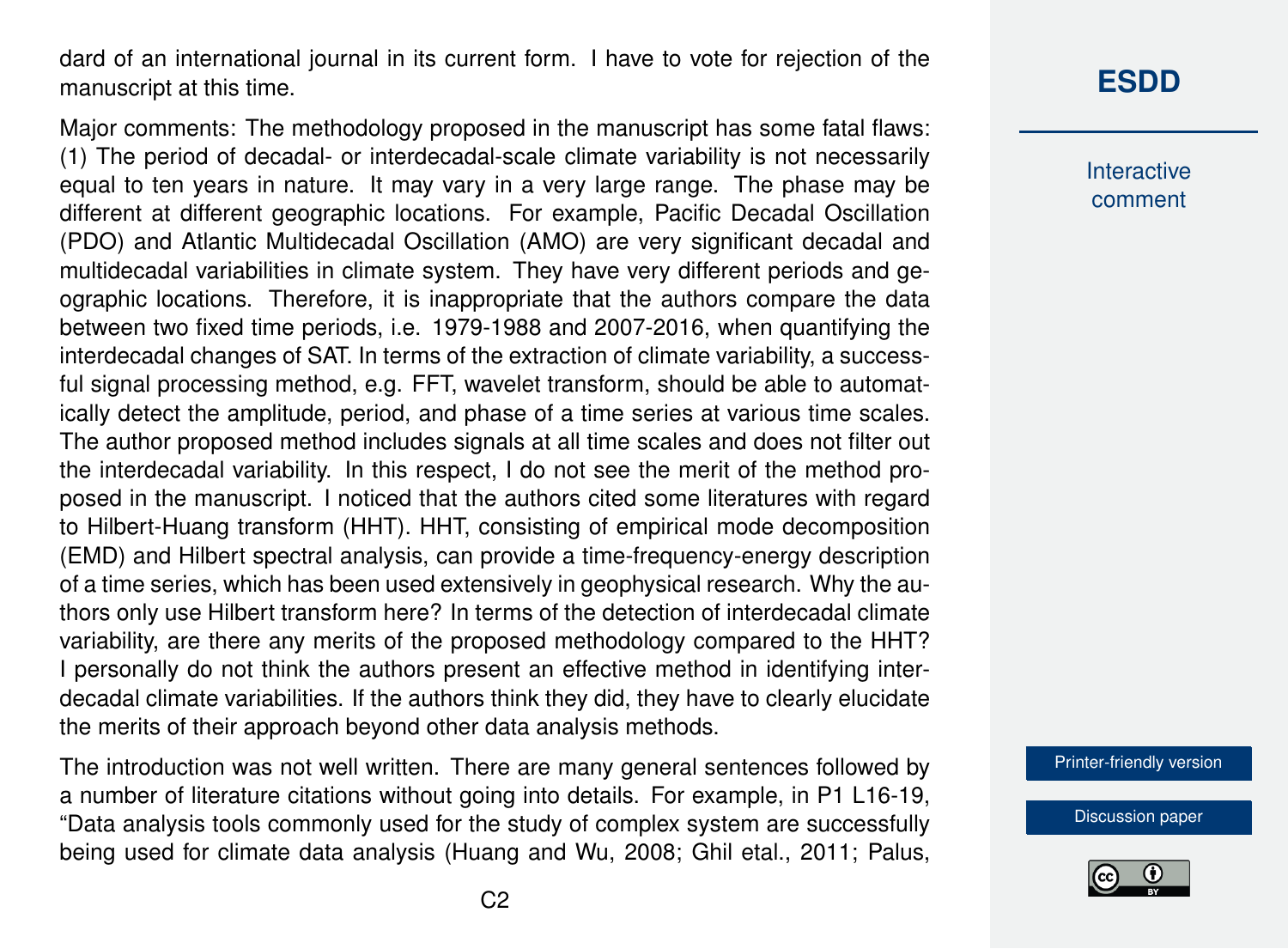2014; Tsonis and Swanson, 2008; Donges et al., 2009; Fountailis et al., 2015; Tantet and Dijkstra, 2014)". What data analysis methods or tools do the authors refer to here? What is the strength and shortcoming of various methods? These general sentences barely provided any useful information to readers.

The significance test proposed by the authors lacks mathematical basis. What is the significance level? The determination of significance threshold seems arbitrary. Why  $2\sigma s$  is chosen?

The title of manuscript includes two key words, "interdecadal changes" and "largesscale" patterns". However, as I previously explained, it is inappropriate to measure the interdecadal changes in SAT with the difference between two fixed periods. The interdecadal changes of SAT presented in the study are misleading due to the methodology. On the other hand, the manuscript focuses on some specific spots, e.g. the spots located in Arctic and Amazonia. This is not large-scale pattern of SAT. Therefore, the research contradicts the title of the manuscript. The authors could consider focusing on the large-scale patterns of SAT, e.g. the PDO- or AMO-related SST pattern. However, I do not see very clear PDO- or AMO-like SAT pattern from the figures, which is probably due to the inappropriate approach employed, i.e. using the difference between two fixed periods. For example, no clear difference in PDO-like SAT pattern can be found if both periods (1979-1988 and 2007-2016) were in the positive phase of PDO. Under such circumstance, the conclusion of no PDO-like decadal variability would be clearly wrong.

The explanations on the reasons of interdecadal changes in SAT daily time series are vague and hand waving. I'm not saying the explanations are wrong but lack of in-depth analysis and evidence. Some explanations do not even match the results shown in the figures. For example, figure 1 shows a clear increase in the amplitude of SAT time series. The authors argue that the increase in the amplitude of SAT series is linked to the decrease in precipitation. The decrease in precipitation in turn leads to an increase in SAT due to changes in energy partition between latent heat and sensible heat (P4,

### **[ESDD](https://www.earth-syst-dynam-discuss.net/)**

**Interactive** comment

[Printer-friendly version](https://www.earth-syst-dynam-discuss.net/esd-2017-79/esd-2017-79-RC1-print.pdf)